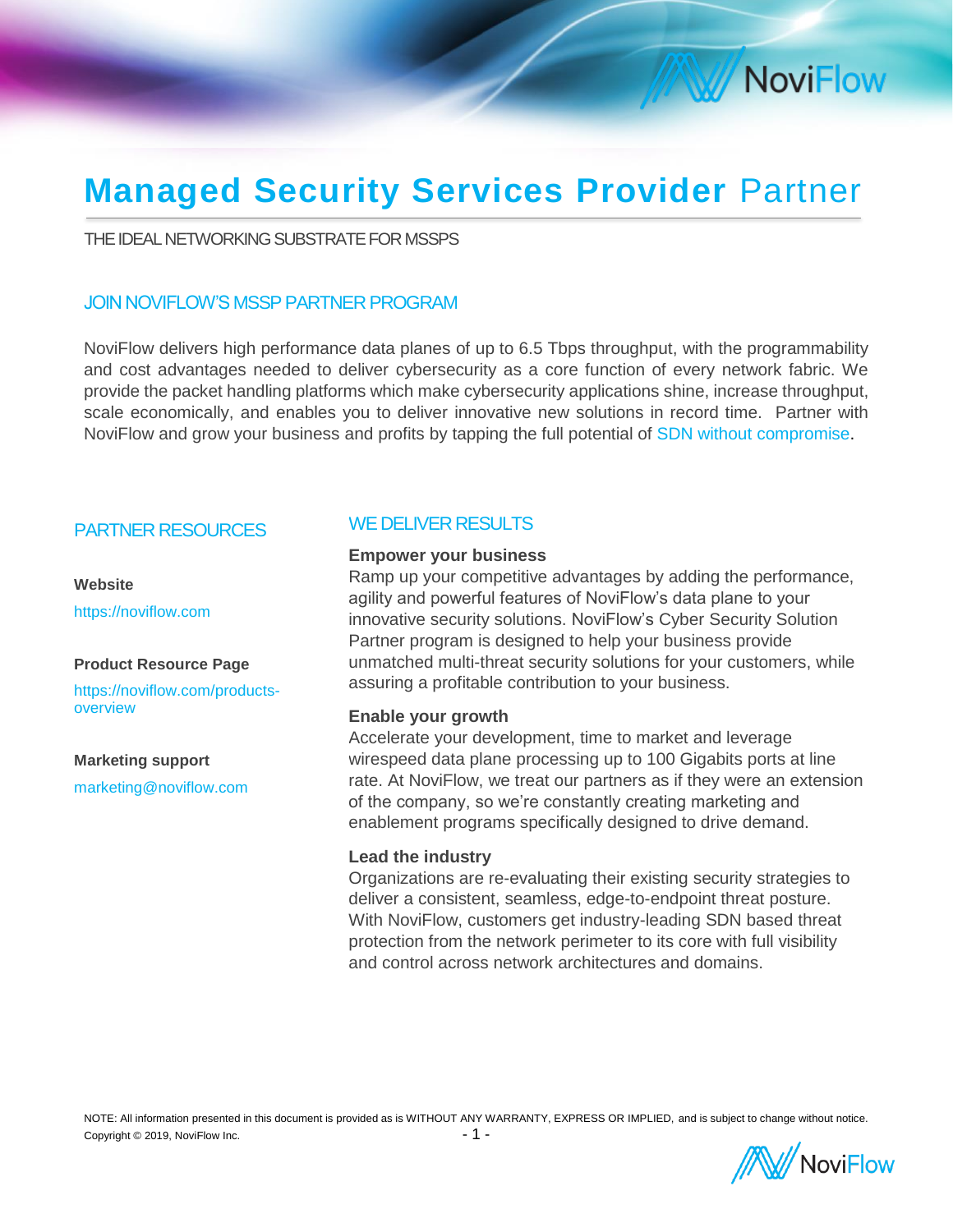### INNOVATIVE PRODUCTS

NoviFlow's **NoviWare NOS** is the SDN industry's most complete and highest performance implementation of the OpenFlow 1.3/1.4/1.5 standard for use in switches, WAN IP/MPLS routers, network appliances and other high-performance forwarding planes. It is deployed around the world in NoviFlow's *NoviSwitch* products, and is also offered via software license to OEM and ODM switching platform suppliers. *NoviWare NOS* consists of all the software necessary for a pure-play OpenFlow switch, and currently supports the Mellanox NP-4 and NP-5 network processor and Barefoot's Tofino 6.5 Tbps chipset.

NoviFlow's **CyberMapper** enables NoviWare™ compatible switches (such as NoviFlow's *NoviSwitches*  and select commercially available white-box switches) to deliver packet filtering, threat mitigation and load balancing directly in the network fabric in a simple, scalable pizza-box form factor, and at a fraction of the price of conventional threat mitigation solutions.

*CyberMapper* leverages the power and flexibility of the programmable SDN match-action pipeline to implement fine grain mapping of cyber mitigation events including reputation filtering and load balancing into a DPI security cluster, delivering a high-performance Threat Intelligence Gateway that can process up to 6.5 Tbps in a single switch using open standard interfaces such as OpenFlow, gRPC and soon P4 runtime

### **BENEFITS**

| Customer visit tours $-4$ /year            |
|--------------------------------------------|
| Training programs - 4/year                 |
| Marketing Events/Campaigns - 4/year        |
| <b>Deal Registration</b>                   |
| <b>Lead Sharing</b>                        |
| Technical Support - On call                |
| Marketing Support - On call                |
| Sales Support - On call                    |
| <b>Partner Portal Access</b>               |
| <b>Access to Customer Demo Environment</b> |

Customer visit tours – 2/year Training programs – 2/year Marketing Events/Campaigns – 2/year Deal Registration Lead Sharing Technical Support – 24h turn around Marketing Support – Preferred Sales Support – Preferred Partner Portal Access Access to Customer Demo Environment



GOLD SILVER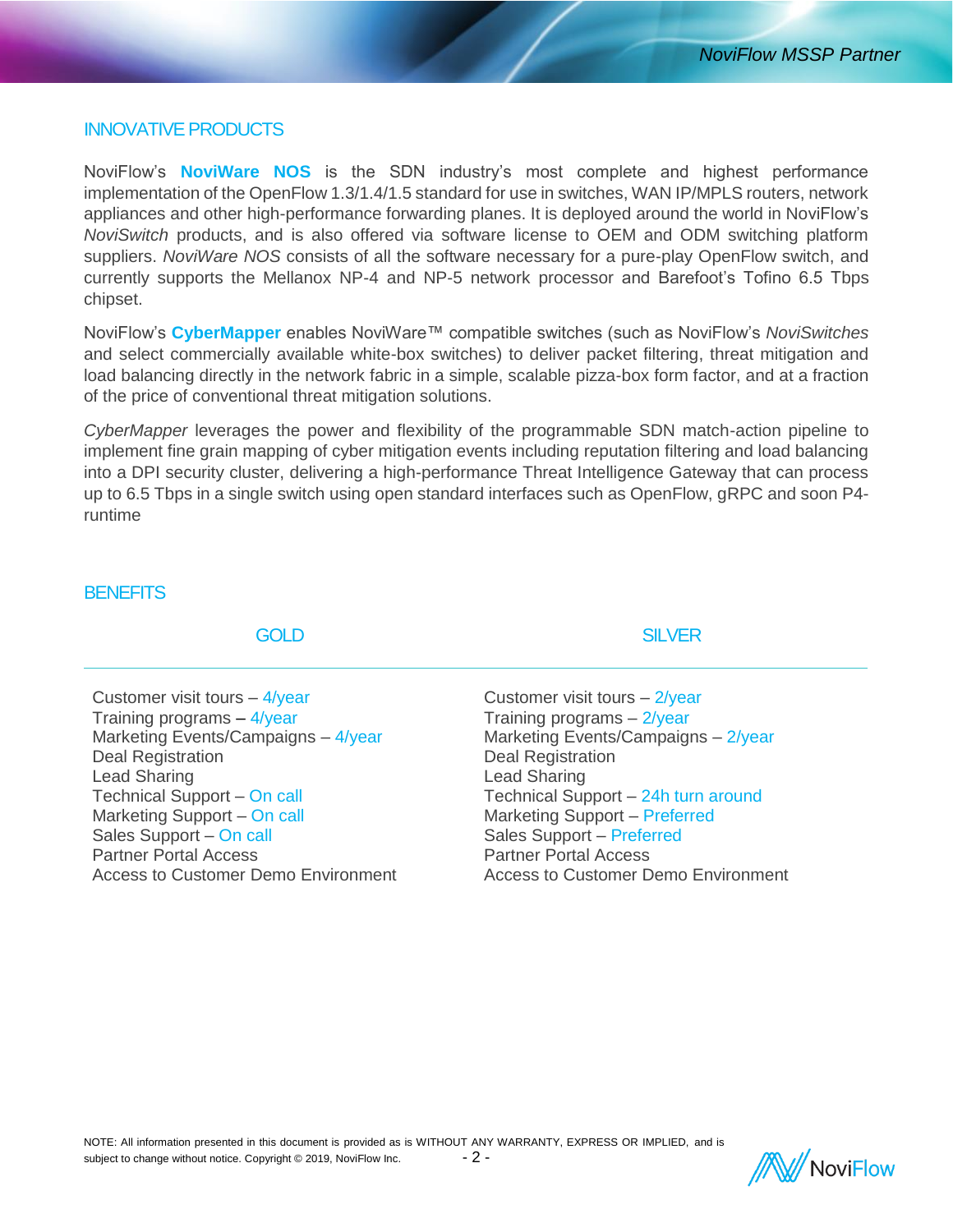### **GOLD MSSP PARTNER DETAILS**

- Ongoing business in networking, telco, cyber security
- **Existing customer relationships**
- **SDN** business: partners on the control plane
	- Have minimum of 1 Cisco Certified Internetwork Expert (CCIE) or equivalent

## **YEAR 1 COMMITS** DISCOUNTS

- Annual sales target of NoviFlow Products and **Services**
- SDN lab with a NoviSwitch for demos, testing, debugging
- Minimum 2 engineers completed NoviFlow certification

### PREREQUISITES RESPONSIBILITIES

- Sales, Fulfillment, Customer Support
- **Hold stock**

▪

▪

▪

▪

- Recruit VAR/Sis
- Marketing Materials
- **EXEC** Technical Support to their customers
- **SDN lab w/ a NoviSwitch**
- 6 & 12 month Performance Reviews

- Volume based discount tiers **NoviFlow Certified Engineers & Trained Trainers** 
	- o OpenFlow and NoviFlow Experimenters; updated twice per year
	- o Additional discount for each fully certified engineer and/or Trainer beyond the 1st certified engineer
- MDF when minimum sales achieved, annually (% of previous year sales)
- Achieved Volume Tiers are rolled over to next calendar year

# **SILVER MSSP PARTNER DETAILS**

- Ongoing business in networking, telco, cyber security
- **Existing customer relationships**
- SDN business: partners on the control plane
	- Have minimum of 1 Cisco Certified Internetwork Expert (CCIE) or equivalent

# **YEAR 1 COMMITS** DISCOUNTS

- Annual sales target of NoviFlow Products and **Services**
- SDN lab with a NoviSwitch for demos, testing, debugging
- Minimum 1 engineer completed NoviFlow certification

### PREREQUISITES RESPONSIBILITIES

- Sales, Fulfillment, Customer Support
- Hold stock
- **Recruit VAR/Sis**
- **Marketing Materials**
- **•** Technical Support to their customers
- **SDN lab w/ a NoviSwitch**
- 6 & 12 month Performance Reviews

- Volume based discount tiers
- NoviFlow Certified Engineers & Trained **Trainers** 
	- o OpenFlow and NoviFlow Experimenters; updated twice per year
	- o Additional discount for each fully certified engineer and/or Trainer beyond the 1st certified engineer
- **■** MDF when minimum sales achieved, annually o (% of previous year sales)
- Achieved Volume Tiers are rolled over to next calendar yearAchieved Volume Tiers are rolled over to next calendar year

NOTE: All information presented in this document is provided as is WITHOUT ANY WARRANTY, EXPRESS OR IMPLIED, and is subject to change without notice. Copyright © 2019, NoviFlow Inc.